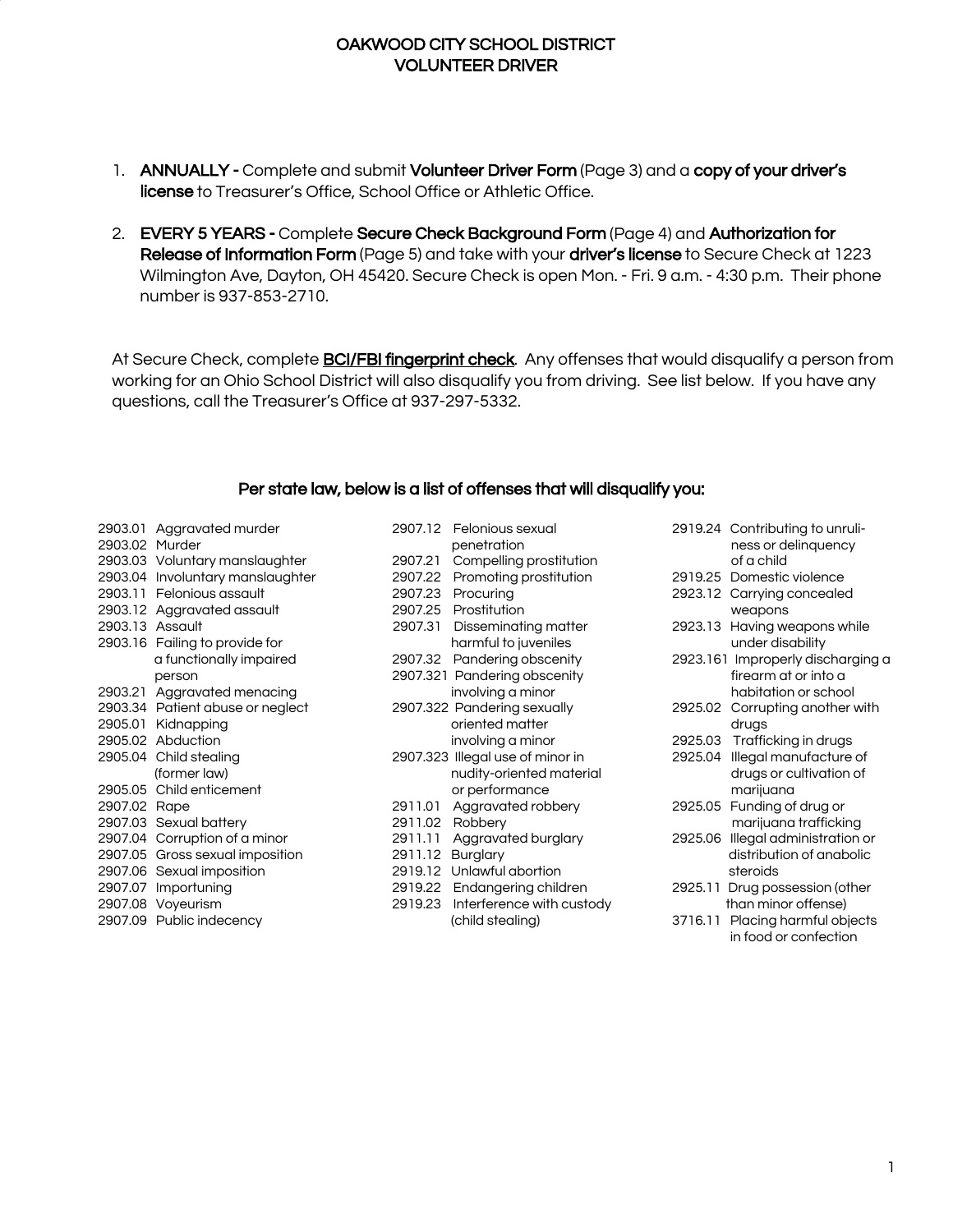At Secure Check you will also obtain a Driver's Abstract Record. Driver's Abstract Records include: license status, offenses, violations, DUIs and suspensions for the previous three years.

Per state law, the maximum number of allowable "points" to be an approved driver is 6 within the last 2 years. Disqualifications for driving are:

- More than 6 points during the past 2 years.
- Any conviction of driving while under the influence of alcohol or a controlled substance during the past 6 years.
- Two or more serious traffic violations during the past 2 years. ("Serious violations include: speed in excess of 15 mph above the speed limit; reckless operation; violation of marked traffic lanes; violation of assured clear distance.").
- Any railroad crossing violation during the past year.

## The items below will also disqualify you as a volunteer driver at Oakwood Schools:

2903.041 Reckless homicide 2903.15 Permitting child abuse 2905.11 Extortion 2907.24 Soliciting prostitution 2907.241 Loitering to engage in prostitution 2907.311 Displaying matter harmful to juveniles 2907.33 Deception to obtain matter harmful to juveniles 2907.34 Compelling acceptance of objectionable materials 2909.02 Aggravated arson 2909.22 Soliciting or supporting terrorism 2909.23 Making terroristic threat 2909.24 Terrorism 2913.44 Personating an officer 2917.01 Inciting violence 2917.02 Aggravated riot 2917.03 Riot

2917.31 Inducing panic 2917.33 Possession of hoax weapon of mass destruction 2919.121 Performing or inducing unlawful abortion on minor 2919.13 Abortion manslaughter 2921.02 Bribery 2921.03 Intimidation of public servant or witness 2921.04 Intimidation in criminal case 2921.05 Retaliation against public servant or witness 2921.11 Perjury 2921.34 Escape 2921.41 Theft in office 2923.122 Illegal conveyance or possession of deadly weapon or counterfeit firearm into school safety zone

2923.123 Illegal conveyance of deadly weapon into court house 2923.17 Unlawful possession of explosives 2923.21 Improperly furnishing firearms to minor 2925.041 Illegal possession of chemicals for manufacture of drugs 2925.13 Permitting drug abuse 2925.22 Deception to obtain dangerous drug 2925.23 Illegal possession of drug documents 2925.24 Tampering with drugs 2925.32 Trafficking in harmful intoxicants 2925.36 Illegal dispensing of drug samples 2925.37 Counterfeit drug offenses 2927.24 Contaminating substance for human consumption; spreading false report

OR

#### ANY FELONY OR ANY OFFENSE OF VIOLENCE, THEFT OFFENSE, OR DRUG ABUSE OFFENSE, UNDER EITHER STATE LAW OR ANY SIMILAR MUNICIPAL ORDINANCE, THAT IS NOT A MINOR MISDEMEANOR.